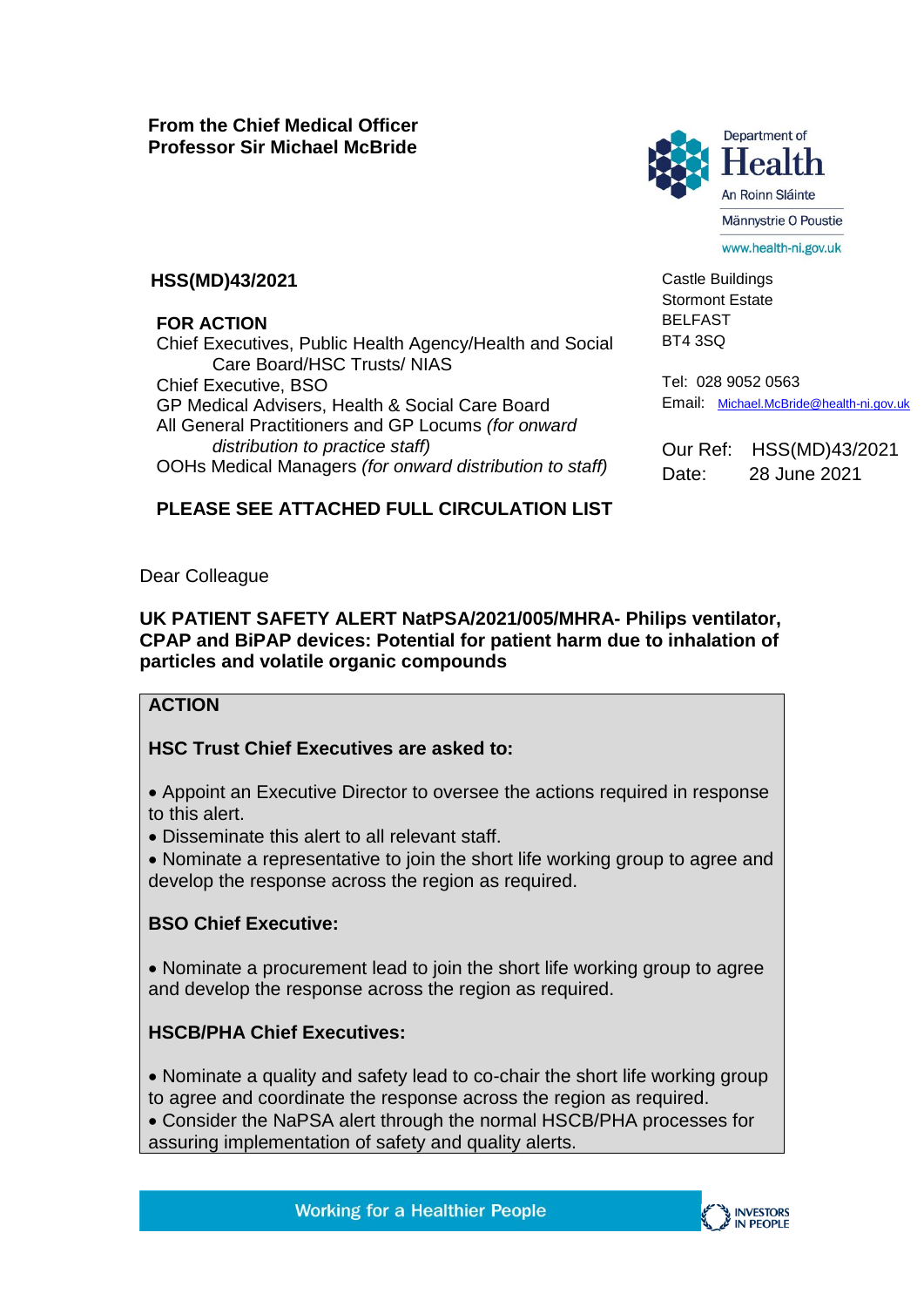# **SUMMARY**

As you may already be aware Philips issued two Field Safety Notices (FSN) on the 21st June 2021 to highlight the potential harm to patients from use of certain respiratory devices used in patients with either Obstructive Sleep Apnoea (OSA) or respiratory failure. There is a risk of patient harm from degradation of the sound abatement foam found in these devices. Advice to specialist clinicians who commence and review patients on treatment with these devices is to risk assess the benefits for continued use for patient treatment against the risks identified.

The Medicines and Healthcare products Regulatory Agency (MHRA), as the UK regulator for medical devices, in support of the FSNs, issued the UK Patient Safety Alert NatPSA/2021/005/MHRA with the recommended actions to be undertaken so that safety of patients is not compromised (Annex 2). **These actions should be assessed and implemented as part of your organization's initial response to this alert**.

There are more than 5,000 affected devices in use in Northern Ireland. As this issue affects devices worldwide, it will not be possible to find replacements on this scale; nor is repair by Phillips likely in the short to medium term. Both the Field Safety Notice and the MHRA information advises that **patients should continue to use these products unless otherwise advised by their clinician.**

In order to coordinate a regional response to this issue I have asked the Public Health Agency (PHA) to establish a short life working group to review the MHRA alert and the actions required, the potential risk to patients from the continued use of the devices, the identification of alternative product where risk is/would be deemed unacceptable and how communications to patients will be handled. It is expected that there will be a demand on alternative devices for new prescriptions, therefore the group will consider all options for ensuring the safe continued provision of care in this evolving situation.

# **BACKGROUND**

There are two identified issues:

- 1. Degradation of foam causing potential for particles to be inhaled or ingested. There have been a small number of reports outside the UK of this causing minor, short-term effects such as: irritation to the skin, eye, and respiratory tract; an inflammatory response; headaches; asthma. Inappropriate use and decontamination methods can worsen the foam degradation.
- 2. Release of volatile organic compounds (VOC) including Dimethyl diazene and Phenol. Evidence suggests these gases dissipate after 24 hours from first 'out of box' use.

**Working for a Healthier People** 

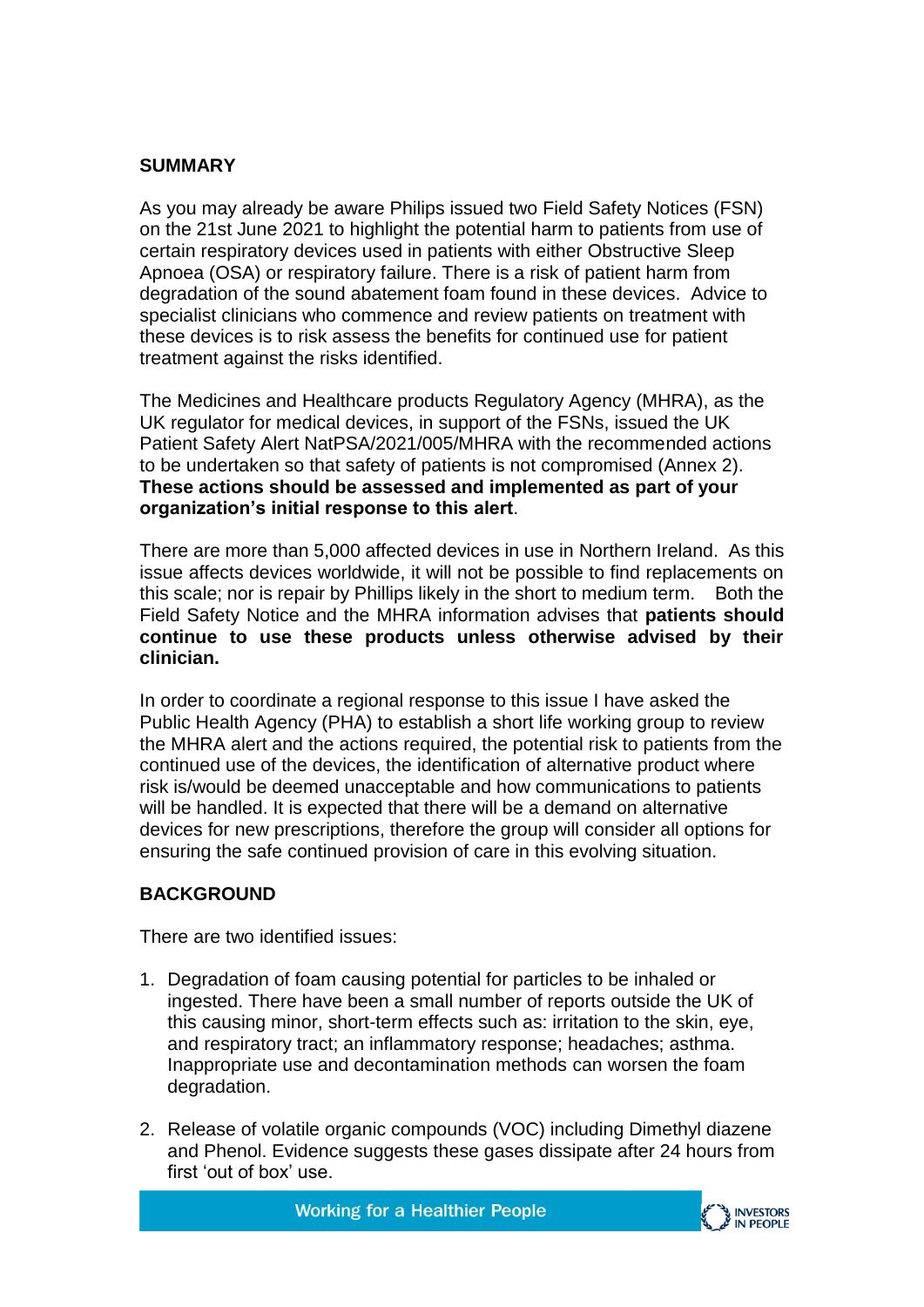There is a risk of short-term effects such as: headache/dizziness; irritation of the eyes, nose, respiratory tract and skin; hypersensitivity; nausea and vomiting. There have not been any reports of this to date.

Patients with known allergies or sensitivities to these VOCs should be prioritised for an alternative device if available. There are currently no definitive data showing long-term harm to patients, but VOCs and degradation of the foam are potentially associated with possible long-term effects such as: genotoxicity; mutagenic and carcinogenic effects; hepatotoxicity; nephrotoxicity; neurotoxicity.

No adverse events in the UK in relation to these devices have been reported to the MHRA. From a clinical perspective, the risk of discontinuing therapy for the vast majority of patients far outweighs continuing therapy until a replacement device can be sourced. For most patients this means they should continue to use their device as normal.

However as per item 2 above for patients with certain very rare forms of occupational asthma related to isocyanates an alternative device should be provided. This action is being recommended out of an abundance of caution.

As a result of this issue Philips will pause shipping these products to the Health Service. BSO PaLS is working to source alternative products both to allow for patients that need to exchange their devices for clinical purposes and for new patients who need to start PAP therapy.

#### **CURRENT NI POSITION**

The Department along with colleagues in the Business Service Organization's Procurement and Logistics Service (BSO PaLS), the Public Health Agency and local respiratory consultants have been engaging with colleagues across the UK on this issue, as well as assessing the likely impact of this National Patient Safety Alert and the Field Safety Notices to the HSC.

There are a significant number of these devices in use in Northern Ireland. It is understood that the majority of the devices in use are on a managed service contract with the supplier. However a number of devices have also been directly purchased by HSC Trusts and private customers. BSO PaLS is liaising with the supplier on the location of these devices in NI, to assist your response.

Nationally a patient information leaflet is being prepared and an expert group has been convened to inform the risk assessment. This information will be shared shortly with the local regional working group.

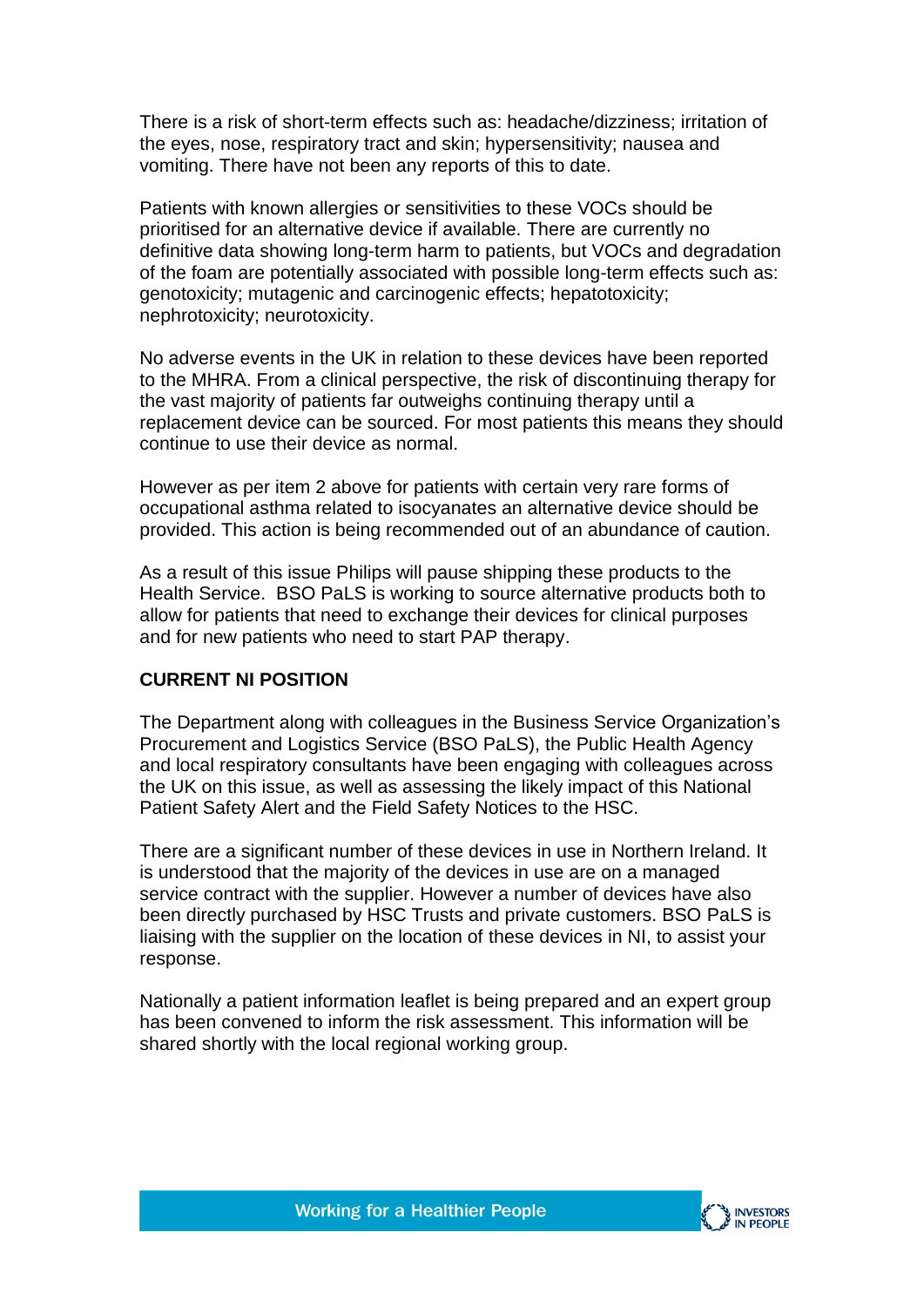# **Enquiries:**

Any enquiries about the content of this letter should be addressed to:

David Wilson Safety Strategy Unit Tel: 028 90523775 [david.wilson@health-ni.gov.uk](mailto:david.wilson@health-ni.gov.uk)

Yours sincerely

Mudrach White

**PROFESSOR SIR MICHAEL McBRIDE Chief Medical Officer**